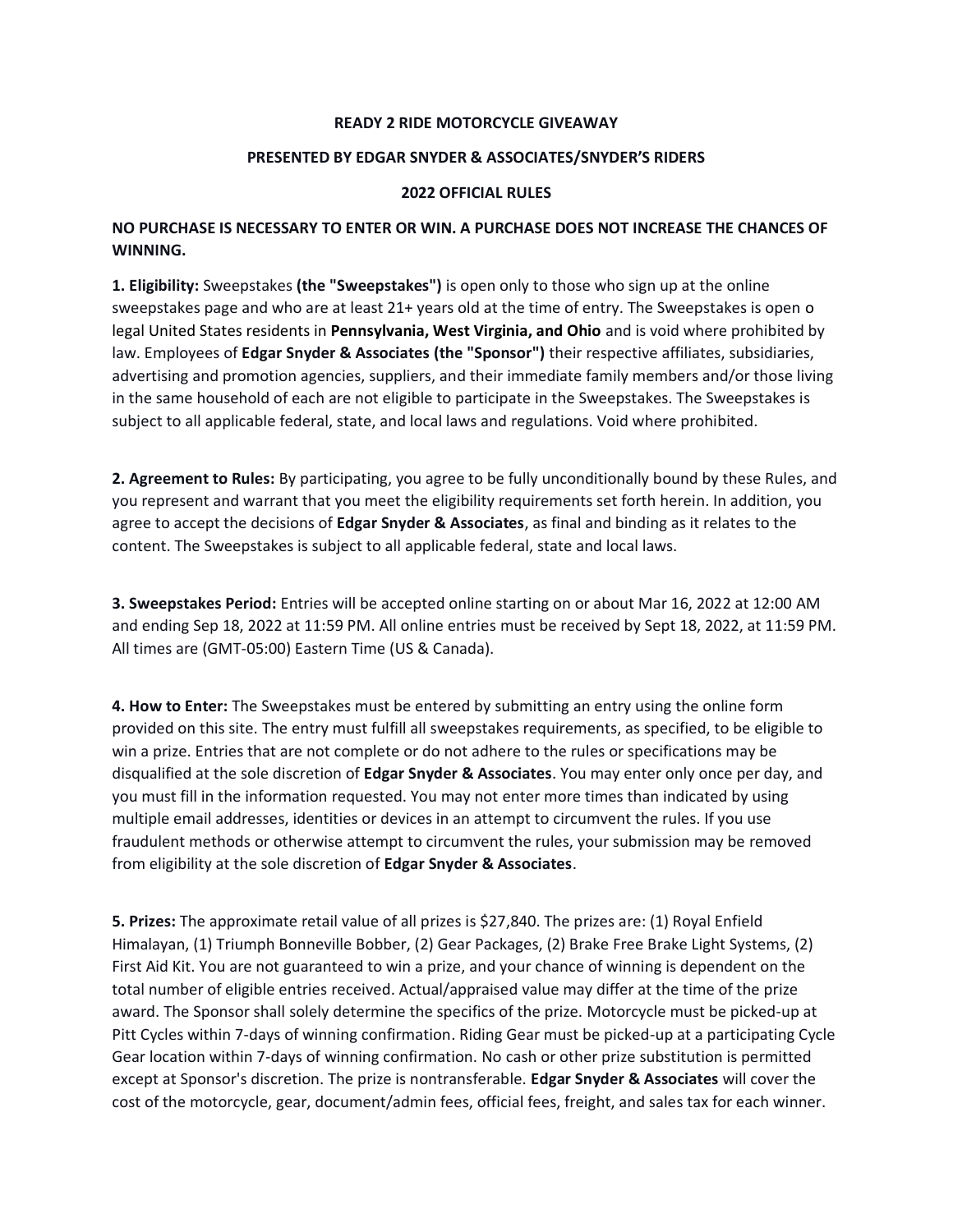It is the winner's sole responsibility to fill out a 1099 tax form supplied by **Edgar Snyder & Associates** and is solely responsible for reporting the prize winnings as income tax on 2022 tax fillings. No substitution of prize or transfer/assignment of prize to others or request for the cash equivalent by winners is permitted. Acceptance of prize constitutes permission for **Edgar Snyder & Associates** to use the winner's name, likeness, and entry for purposes of advertising and trade without further compensation, unless prohibited by law.

**6. Odds:** The odds of winning depend on the number of eligible entries received.

**7. Winner selection and notification:** Winners of the Sweepstakes will be selected in a random drawing under the supervision of the Sponsor. The winner of the Royal Enfield Himalayan Adventure Prize Pack will be drawn on May 30<sup>th</sup>, 2022. The winner of the Triumph Bonneville Bobber Crusier Prize Pack will be drawn on September 19<sup>th</sup>, 2022. Winners will be notified via email to the email address they entered the Sweepstakes with within five (5) days following the winner selection. **Edgar Snyder & Associates** shall have no liability for a winner's failure to receive notices due to winner's spam, junk email, or other security settings or for winners' provision of incorrect or otherwise non-functioning contact information. If the selected winner cannot be contacted, is ineligible, fails to verbally claim the prize within 5 days from the time award notification was sent or fails to timely return a completed and executed declaration and releases as required, prize may be forfeited, and an alternate winner selected. The receipt by the winner of the prize offered in this Sweepstakes is conditioned upon compliance with any and all federal and state laws and regulations. IF ENTRIES DO NOT REACH 750 UNIQUE ENTRANTS BY MAY 30TH, 2022, THE FIRST DRAWING SCHEDULED FOR MAY 30TH, 2022 WILL BE DELAYED UNTIL THE TOTAL NUMBER OF UNIQUE ENTRANTS HAS REACHED 750. ANY VIOLATION OF THESE OFFICIAL RULES BY ANY WINNER (AT SPONSOR'S SOLE DISCRETION) WILL RESULT IN SUCH WINNER'S DISQUALIFICATION AS WINNER OF THE SWEEPSTAKES, AND ALL PRIVILEGES AS WINNER WILL BE IMMEDIATELY TERMINATED.

**8. Rights Granted by you:** By entering this content, you understand that **Edgar Snyder & Associates**, anyone acting on behalf of **Edgar Snyder & Associates**, or its respective licensees, successors, and assigns will have the right, where permitted by law, without any further notice, review or consent to print, publish, broadcast, distribute, and use, worldwide in any media now known or hereafter in perpetuity and throughout the World, your entry, including, without limitation, the entry and winner's name, portrait, picture, voice, likeness, image or statements about the Sweepstakes, and biographical information as news, publicity or information and for trade, advertising, public relations and promotional purposes without any further compensation.

**9. Terms: Edgar Snyder & Associates** reserves the right, in its sole discretion, to cancel, terminate, modify or suspend the Sweepstakes should (in its sole discretion) a virus, bugs, non-authorized human intervention, fraud, or other causes beyond its control corrupt or affect the administration, security, fairness or proper conduct of the Sweepstakes. In such case, **Edgar Snyder & Associates** may select the recipients from all eligible entries received prior to and/or after (if appropriate) the action taken by **Edgar Snyder & Associates**. **Edgar Snyder & Associates** reserves the right at its sole discretion to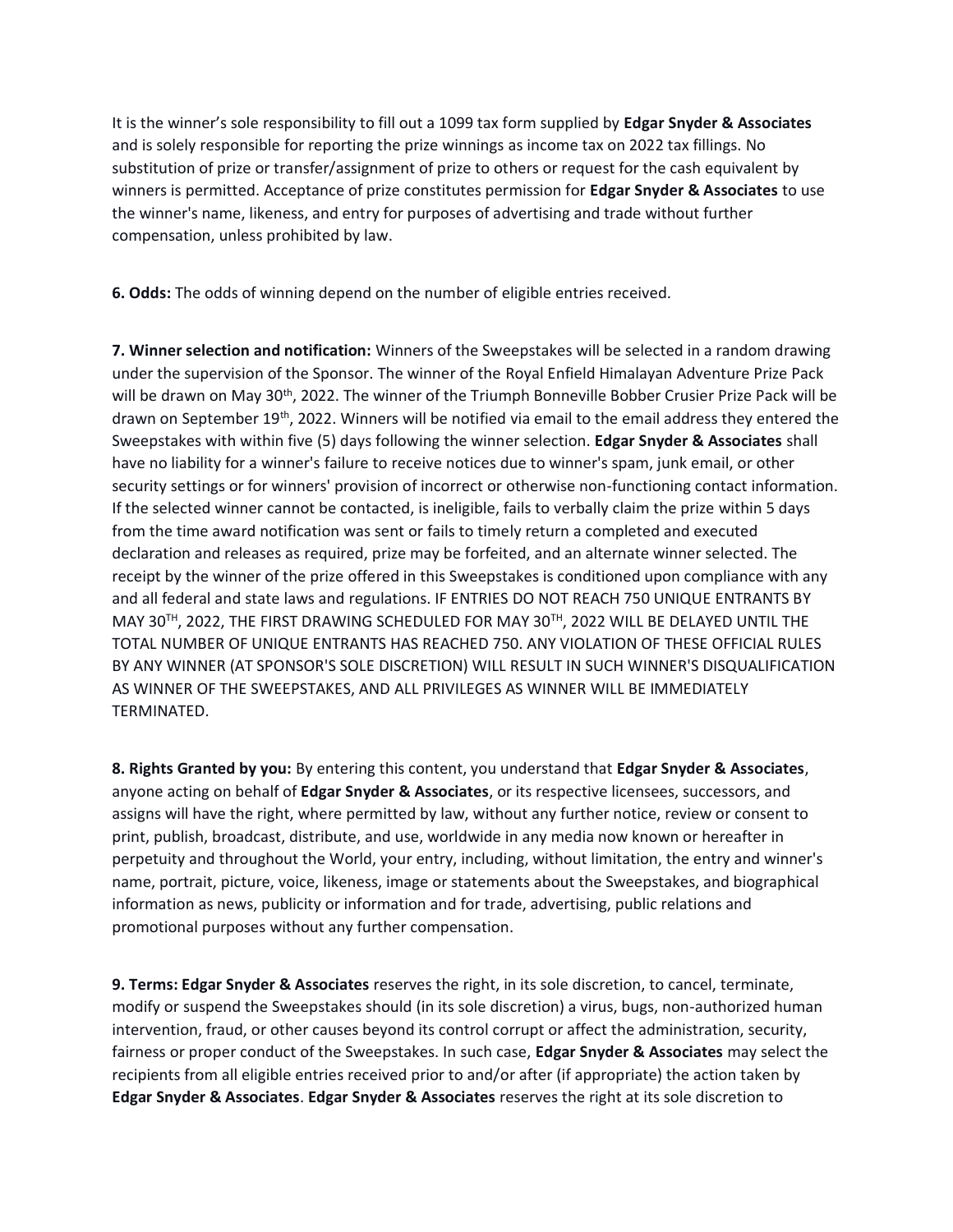disqualify any individual who tampers or attempts to tamper with the entry process or the operation of the Sweepstakes or website or violates these Terms & Conditions.

**Edgar Snyder & Associates** has the right, in its sole discretion, to maintain the integrity of the Sweepstakes, to void votes for any reason, including, but not limited to; multiple entries from the same user from different IP addresses; multiple entries from the same computer in excess of that allowed by sweepstakes rules; or the use of bots, macros or scripts or other technical means for entering. Any attempt by an entrant to deliberately damage any website or undermine the legitimate operation of the sweepstakes may be a violation of criminal and civil laws, and should such an attempt be made, **Edgar Snyder & Associates** reserves the right to seek damages from any such person to the fullest extent permitted by law.

By entering the Sweepstakes, you agree to receive email newsletters periodically from **Edgar Snyder & Associates**. You can opt out of receiving this communication at any time by clicking the unsubscribe link in the newsletter.

**10. Limitation of Liability:** By entering you agree to release and hold harmless **Edgar Snyder & Associates** and its subsidiaries, affiliates, advertising and promotion agencies, partners, representatives, agents, successors, assigns, employees, officers and directors from any liability, illness, injury, death, loss, litigation, claim or damage that may occur, directly or indirectly, whether caused by negligence or not, from (i) such entrant's participation in the sweepstakes and/or his/her acceptance, possession, use, or misuse of any prize or any portion thereof, (ii) technical failures of any kind, including but not limited to the malfunctioning of any computer, cable, network, hardware or software; (iii) the unavailability or inaccessibility of any transmissions or telephone or Internet service; (iv) unauthorized human intervention in any part of the entry process or the Promotion; (v) electronic or human error which may occur in the administration of the Promotion or the processing of entries.

**11. Disputes:** THIS SWEEPSTAKES IS GOVERNED BY THE LAWS OF United States AND PA, WITHOUT RESPECT TO CONFLICT OF LAW DOCTRINES. As a condition of participating in this Sweepstakes, participant agrees that any and all disputes which cannot be resolved between the parties, and causes of action arising out of or connected with this Sweepstakes, shall be resolved individually, without resort to any form of class action, exclusively before a court located in PA having jurisdiction. Further, in any such dispute, under no circumstances will participant be permitted to obtain awards for, and hereby waives all rights to claim punitive, incidental, or consequential damages, including reasonable attorneys' fees, other than participant's actual out-of-pocket expenses (i.e., costs associated with entering this Sweepstakes), and participant further waives all rights to have damages multiplied or increased.

**12. Privacy Policy:** Information submitted with an entry is subject to the Privacy Policy stated on the **Edgar Snyder & Associates** Web Site. Read the Privacy Policy here: [https://www.edgarsnyder.com/privacy-policy.html.](https://www.edgarsnyder.com/privacy-policy.html)

13. Winners List: For the names of the winners, please contact us at jienkins@edgarsnyder.com and in